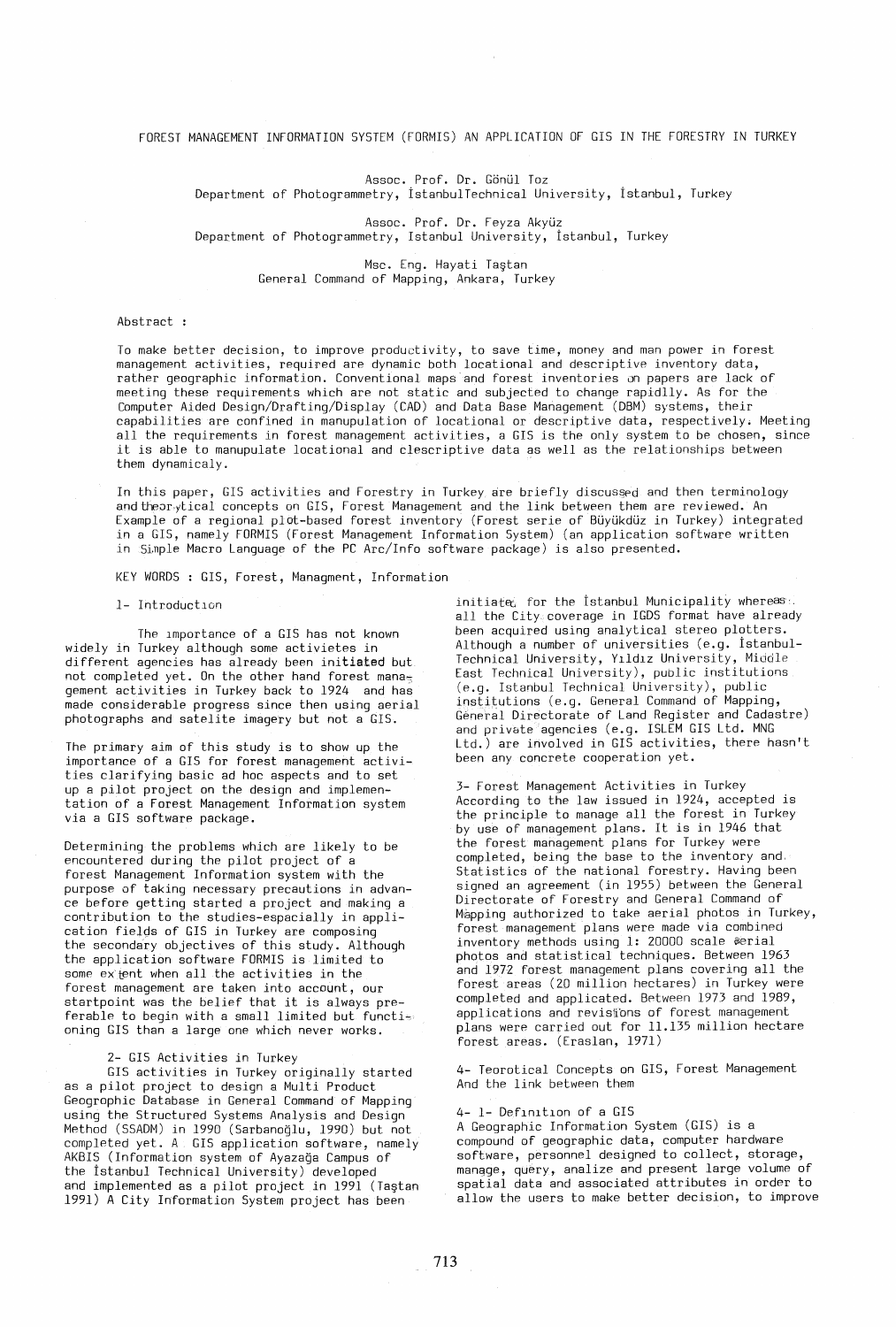productivity, to save time, money and mon power (Altan, Toz, Can, Ta§tan 1991)

 $\mathcal{A}^{\mathcal{A}}$ 

4- 2- Importance of a GIS

In general, the term data corresponds to descrete, recorded facts about phenomena from which peqple gain information about the real world. In context of geography, data may be considered, as data about geographic features such as roads, buildings, rivers etc, and phenomena, such as weather forecast, earthquackes, etc. Conventional maps provide a very effective graphic information of the geographic features, but they are not very useful for supporting data retrival. Data retrival on these maps is usually done by visual search, a process that is neither efficient nor reliable. Spatial analysis is even more difficult. Evenfor simple application such as calculation the total area of the clearing in a forest, the amount of manual work involved is sometimes prohibitive.

4- 3- Sources of a GIS

- The sources of a GIS may be (Ta§tan, 1991) - Conventional maps
- Orthophoto-and photo maps
- digital maps
- aerial photos
- satellite images
- $-$  video images
- land observations
- cadastral records
- -computer aided drawings
- database files
- text files

4- 4- Requirements of a GIS

A GIS is supposed to satisfy the following main requirements (Rondeux, 1991)

- ability to handle multilayered, heterogeneous data bases of spatialy-indexed data,

- ability to query the data bases about the location and properties of a range of spatial objects.

- efficiency in managing such as queries in an interactive mode,

-ability not to retrieve but also to create new information,

-flexibility in :configuring the system in order to accomodate a variety of specific applications.

4- 5- DefInItIon of forest Management Forest management is the design and implementation of a set of actions in which stands are harvested, products are distributed, cutovers are renewed, and protection against insects, fire and disease is provided (Baskerville, 1986) These activities are controlled in timing, amount and geographic space so that their cumulative effect generates a desired mix of benefits such as timber, recreation opportunity, etc. from the whole forest over time. The main objectives of the forest management are to

find one schedule, i.e., design, that appears likely to produce the desired future forest development pattern and flow of benefits, - implement that scheduil year-by-year, -monitor forest performance periodicalyy to look for and remedy divergence between expected and actual outcomes (Jordan, Erdle, 1989)

4- 6- Application of GIS in forest management In forest management activities, locational and descripte data as well as the relationshipsbetween themare required. All of these data and relationships can be regarded as geographical

information which are subjected to change dinamicaly. Traditionaly, locational data consist of covertype maps which define the location of all the forest's components such as series, compartments, working circles, felling blocks, sites, stands, utilization, classes, age classes and topography, as well; whereas descriptive data are composed of conventional inventory data which describe the physical conditions of these components such as the annual grawing stock and increment in a working circle, tree species in a stand class, etc. Neither conventional maps nor forest inventories are sufficient enough to supply locational and descriptive forest data. Updating of these maps and inventories is rother cumbersome and time consuming. Although some CAD ana DBM systems are able to manupulate these type of data and solve problems to some extent, the relationship between these two different types of data can not be created. A GIS applicated in forest management seems to be an obvious choice, for it is able to manupulate locational and descriple data and the relationships between them, as well; even dynamicaly.

Contrary to common public perception, forest managment involves much more than harvesting and planting trees. Forecasting is a key ingredient in forest management design; cust effective linking (overtime and geographic space) of interventions is a key concern in forest management implementation; an accurate up-to-date log of stand intervention and growth responses is essential in monitoring cumulative forest performance. All', require an up-to-date accurate present forest inventory. It is in these four aspects of forest management - inventory, design, implementation and monitoring - that GIS has the most to contribute. (Jordan, Erdle 1989) On the other hand the following main objectives of a GIS for Forest Management can not be overemphasized:

-to provide a geometric frame of reference, -to document locational, qualitative and quantitative distributions of trees, -to document all infrastructure for management and harvest (access roads, etc.) (Strobl, 1992)

5- Forest management Information system (FORMIS) as an application of GIS in the forestry in Turkey

FORMIS is a GIS application software for Forest Management activitites. It's written in simple macro language (SML) of the GIS software package PC ARC/INFO. FORMIS geographic data base consists of both locational data (manually digitized covertype maps of the forest serie Buyukduz in Turkey) and related inventory data.

The FORMIS project has been organized into a series of logical steps, each of which builds upon the previous one as defined in the reference (ESRI, 1990) The first step was to build the database. At this step, the database was designed, locational data were input using a manual digitizer and editted, topology was created, descriptive data were input and finally some transformations were performed. While designing the database, determined was Forest serie as the study area and Gauss-Krüger coordinate system as the reference system. Geographic features, their d escriptrive data (attiributes) and data layers required were identified as follow:

- compartments

- working circles

- felling blocks

- site classes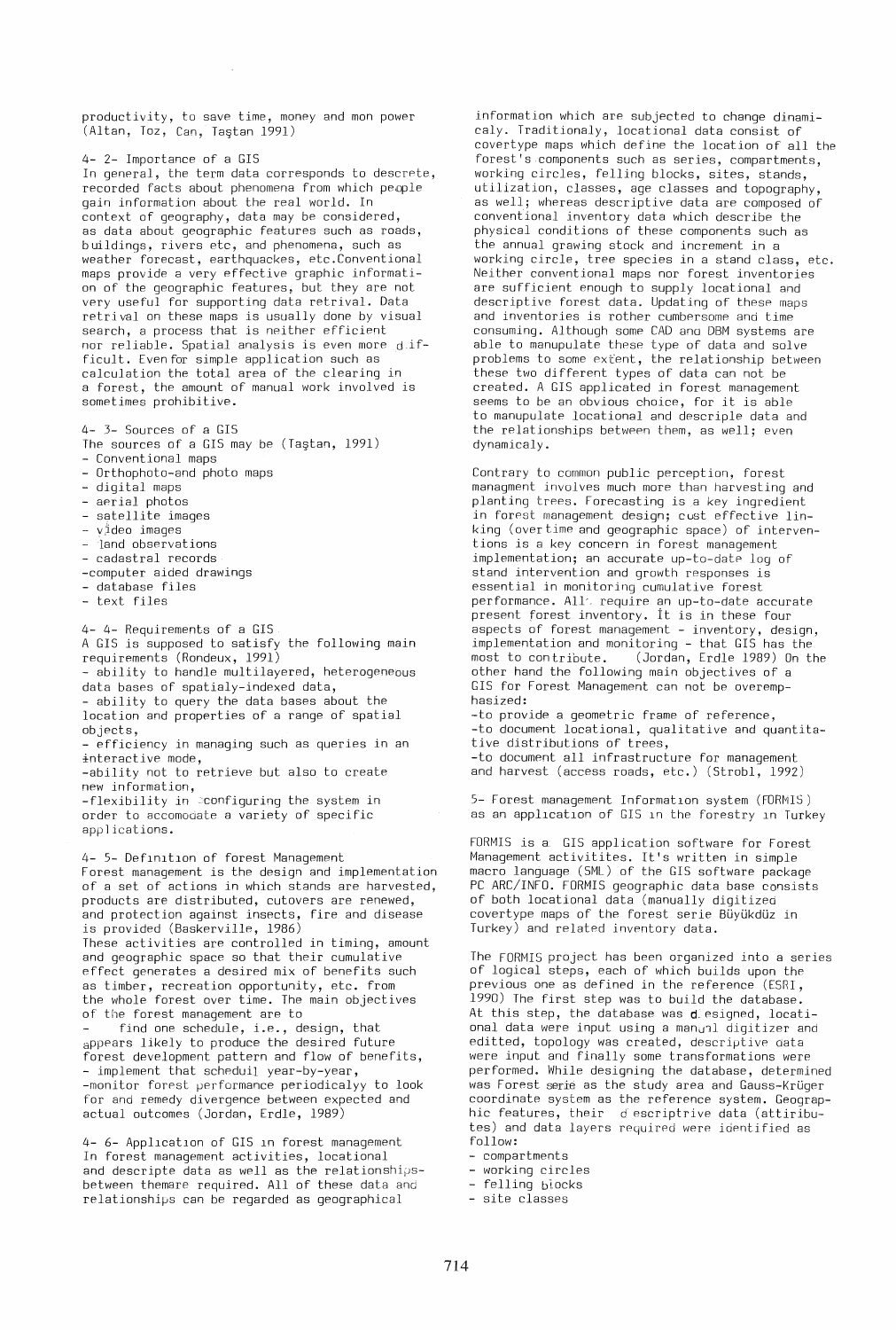-stand classes

-Utilization classes

Age classes

- Topography (roads -contrours)

Compartments are numbered from 1 through 76. There are two different working circles, namely working circle for Fir (cooed with A) and working circle for Pine-Beech (coded with B), Wor king circle A cDnsists of S Felling Blocks  $(A-1, A-2, A-3, A-4, A-5)$  and worcking circle B consists of 10 Felling Blocks  $(B-1, B-2, \ldots)$ B-IO). There are 6 site classes in terms of quality) (e.g. site of 1 st quality) The sites of Sth and 6th qualities represent unproductive forest - coppice and clearing, respectively. 14 different stand classes stand for different combinations of tree species and their densities. Tree species in stands are black pine, scotch pine, pine, oak, fir and beech. Inventory oata of stands are known as the annual grawingstock and increment in m3/hectare for each tree specie. Utilization classes are determined as felling area, clearing, reserved area, unproductive coppice, regeneration area and unploductive forest. Since there werent,enough information on age classes, this layer hasnt been used. Topographic information on this forest serie consists of roads and contour lines. All of the data layers but the topography are considered to be of poligon type. Roads and contours are of line type. At this first step all the covertype maps were manually digitiezed, editted and topology created. Decriptive data were added using pc ARC/INFO TABLES. Then all the layer were transformed from oigitizing table coordinates into Gauss-KrUger coordinate system.

The second step of the FORMIS project was to perform polygon overlay operations In order to build geometrical relationships between diffirent polygon layers (e.g., compartments and stand classes, utilization classes and working circles, etc.)

At the third step the GIS application program FORMIS was written in simple macro language of the Arc/lnfo software, in order to perform some analytical operations on the FORMIS geographic database. This opplication program is menudriven and has the basic capabilities of a GIS; namely drawing a map (composed or a new one), spatial query, statistics on a certain numeric attribute of a layer, zoom, deleting a map (see figure: 1)

At the fourth step, using application software FORMIS, maps were composed (see figure: 2) and reports were generated (see figure: 3). For example the answers to the following questions can be obtained in a short time using FORMIS although this is a difficult and time consuming task in case conventional maps and inventory data are used: - what is the total area of the déarings in the forest? (Result: a map and a report) - What are the sites of 1st quality? (Result: a mcp) - What are total area of the working cirdes (Result: a mop and a report)

-What are the annual growing stock and increment in each stard classes for tree specie black pine ? (Result: a report)

- What is the annual growing stock and increment for working circle A ? (Result: a report) - What is the total area of reserved areas ? (Result: a map and a report)

- What are the areas of each felling block ? (Result: a map und a report)

## 6- Concluslons

Forest management activities handle with georelational, rather geographic data. Conventional maps and inventory data are not sufficient to meet all the forest management activities, if an optimization with parameters time, man power, money, productivity and envirunment protection are taken into account. While creating forest management plans, information required can be obtained from a forest management lnformation system. Mapm and/ or reparts answering to custom queries covering defined forest area are to be created and presented, more accurately, more quickly, more rentable as compared with conventional methods. Thus, more realistic forest management plans can be prepared. Finally we want to conclude with Mr. Zonneveld's words: "The green dress of Mother Earth is alreadly severely damaged through the misuses of it. Her ever-increasing nakedness has already progressed so far that we, her children, should be ashamed of it (van Wijgarden, 1991)" **REFERENCES** 

Altan, M.O., Toz, F.G., Can, Z., Taştan, H., 1991. Database-and Geographic Information Systems in Geodesy and Photogrametry Engineering (in turkish) Journal of Istanbul Technical University, No.49/4, pp.3S-44.

Baskerville, G.l., 1986. Understanding Forest Management, Forestry Chronicle 62, pp. 339-347.

Eraslan, 1. 1971, Forest Management (in turkish) IU No. 164S, OF. No. 169, Istanbul

Esri, 1990. Understanding GIS, The Arc/Info Method, Environmental Systems Research Institute, Inc., Redlonds, CA. USA

Jordan, G.A., Erdle, T.A. 1989 Forest Management and GIS-What have we learned in New Brunswick, CISM Journal ASCGC Vol. 43, No.3, pp.287-29S.

Rondeux, J., 1991. Management Information systems: Engineering Tools for Integrated Forest Plonning, Integrated forest, Management, Inf. Systems, An International Symposium Proceedings, pp. 134-141.

Sarbanoglu, H., 1990. A Method for Information Systems Development and Implementation (in turkish) Harita Dergisi, No. IDS, pp. *4S-74.* 

Strobl, J., 1992. Comprehensive GIS support for Managing Forest Resources, EGIS'92 Conference Proccedings, Munich-Germany, Volume-I, pp.968-977.

Tastan, H., 1991 Geographic Information Systems -Design and Implementation of a GIS (AKBIS), MSC. Thesis (in turkish), Istanbul Technical University.

van Wijgaarden, W, 1991. The Green Cover of the Earth: a dynamic resource in changing environment, ITC Journal, 1991-3, pp. 113-121.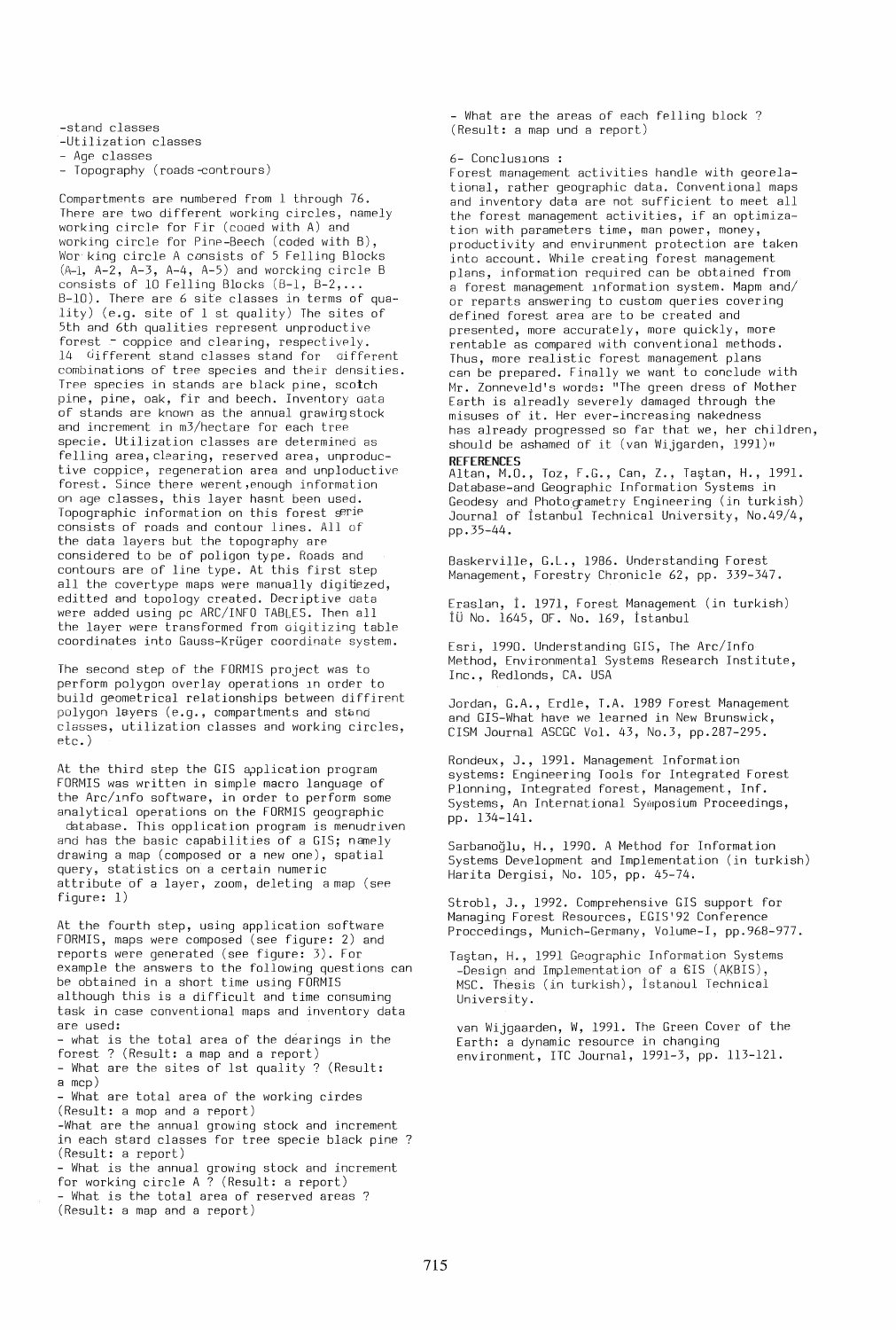

Figure: 1 Menudriven Application Software FORMIS.

 $\bar{z}$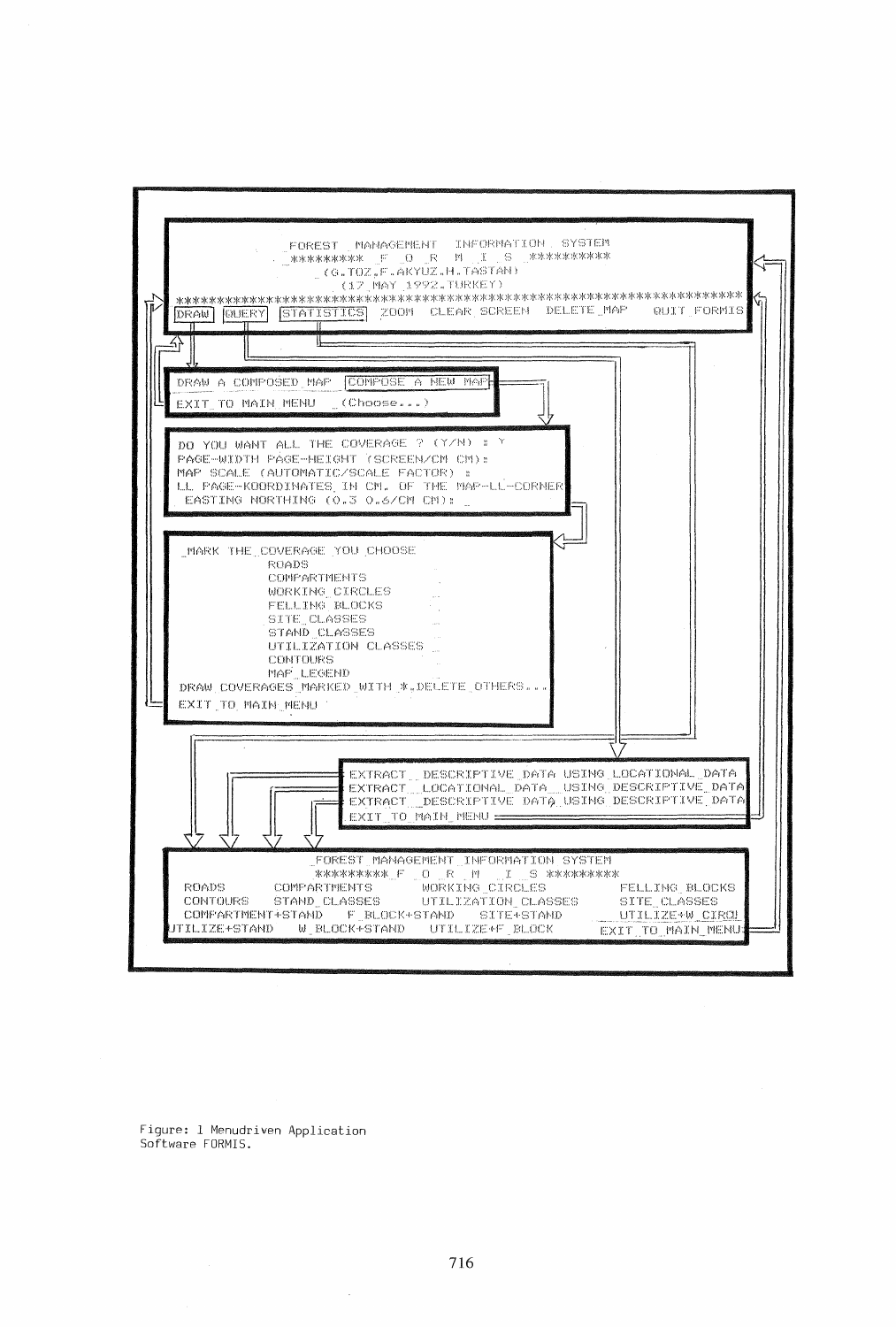

Figure: 2 Some Maps created by FORMIS.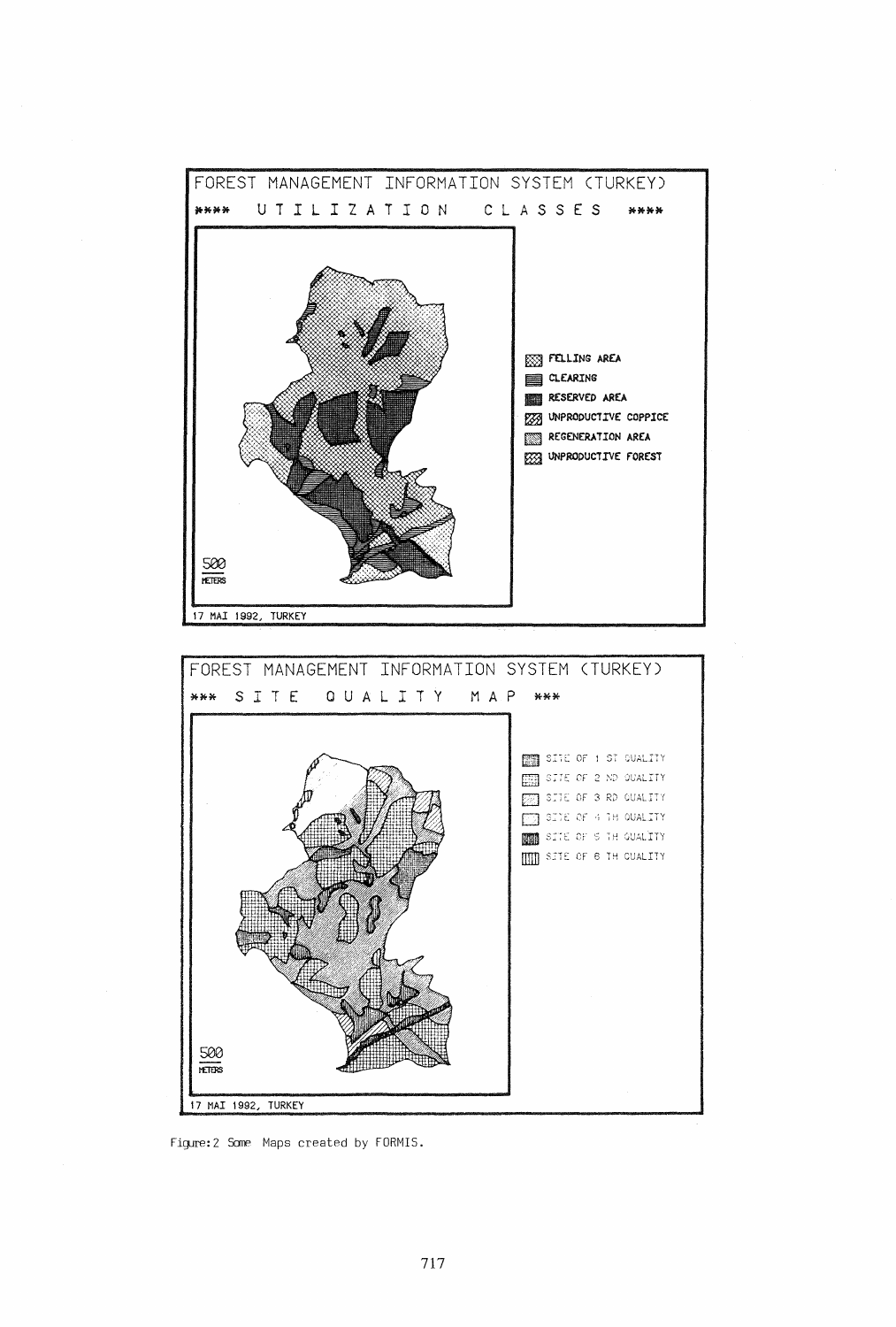



Figure: 2 Some Maps created by FORMIS (cant).